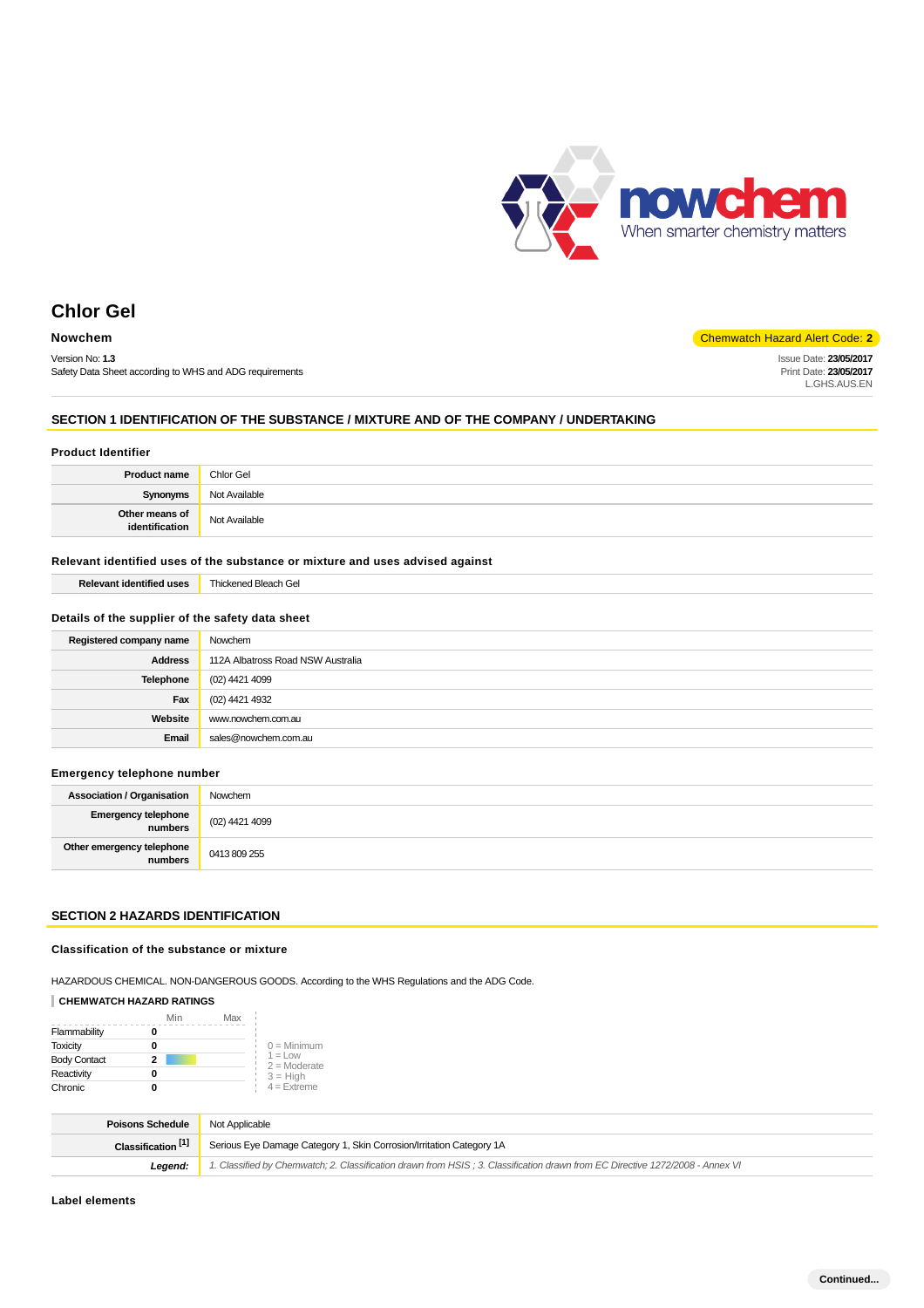| Chemwatch: 9-401603                           |                                                                                                                                  | Page 2 of 8         | <b>Issue Date: 23/05/2017</b> |
|-----------------------------------------------|----------------------------------------------------------------------------------------------------------------------------------|---------------------|-------------------------------|
| Version No: 1.3                               |                                                                                                                                  | <b>Chlor Gel</b>    | Print Date: 23/05/2017        |
|                                               |                                                                                                                                  |                     |                               |
| Hazard pictogram(s)                           |                                                                                                                                  |                     |                               |
| <b>SIGNAL WORD</b>                            | <b>DANGER</b>                                                                                                                    |                     |                               |
| Hazard statement(s)                           |                                                                                                                                  |                     |                               |
| H314                                          | Causes severe skin burns and eye damage.                                                                                         |                     |                               |
| <b>Precautionary statement(s) Prevention</b>  |                                                                                                                                  |                     |                               |
| P <sub>101</sub>                              | If medical advice is needed, have product container or label at hand.                                                            |                     |                               |
| P102                                          | Keep out of reach of children.                                                                                                   |                     |                               |
| P103                                          | Read label before use.                                                                                                           |                     |                               |
| P <sub>260</sub>                              | Do not breathe mist/vapours/spray.                                                                                               |                     |                               |
| P280                                          | Wear protective gloves/protective clothing/eye protection/face protection.                                                       |                     |                               |
| <b>Precautionary statement(s) Response</b>    |                                                                                                                                  |                     |                               |
| P301+P330+P331                                | IF SWALLOWED: Rinse mouth. Do NOT induce vomiting.                                                                               |                     |                               |
| P303+P361+P353                                | IF ON SKIN (or hair): Remove/Take off immediately all contaminated clothing. Rinse skin with water/shower.                       |                     |                               |
| P305+P351+P338                                | IF IN EYES: Rinse cautiously with water for several minutes. Remove contact lenses, if present and easy to do. Continue rinsing. |                     |                               |
| P310                                          | Immediately call a POISON CENTER or doctor/physician.                                                                            |                     |                               |
| P363                                          | Wash contaminated clothing before reuse.                                                                                         |                     |                               |
| P304+P340                                     | IF INHALED: Remove victim to fresh air and keep at rest in a position comfortable for breathing.                                 |                     |                               |
| <b>Precautionary statement(s) Storage</b>     |                                                                                                                                  |                     |                               |
| P405                                          | Store locked up.                                                                                                                 |                     |                               |
| <b>Precautionary statement(s) Disposal</b>    |                                                                                                                                  |                     |                               |
| P501                                          | Dispose of contents/container in accordance with local regulations.                                                              |                     |                               |
|                                               | <b>SECTION 3 COMPOSITION / INFORMATION ON INGREDIENTS</b>                                                                        |                     |                               |
|                                               |                                                                                                                                  |                     |                               |
| <b>Substances</b>                             |                                                                                                                                  |                     |                               |
| See section below for composition of Mixtures |                                                                                                                                  |                     |                               |
| <b>Mixtures</b>                               |                                                                                                                                  |                     |                               |
| <b>CAS No</b>                                 | %[weight]                                                                                                                        | Name                |                               |
| 7681-52-9                                     | $<$ 10                                                                                                                           | sodium hypochlorite |                               |

# **SECTION 4 FIRST AID MEASURES**

# **Description of first aid measures**

61788-90-7 <10 1310-73-2 <1

| <b>Eye Contact</b>  | If this product comes in contact with the eyes:<br>$\blacktriangleright$ Immediately hold eyelids apart and flush the eye continuously with running water.<br>Ensure complete irrigation of the eye by keeping eyelids apart and away from eye and moving the eyelids by occasionally lifting the upper and lower lids.<br>► Continue flushing until advised to stop by the Poisons Information Centre or a doctor, or for at least 15 minutes.<br>Transport to hospital or doctor without delay.<br>► Removal of contact lenses after an eye injury should only be undertaken by skilled personnel. |
|---------------------|------------------------------------------------------------------------------------------------------------------------------------------------------------------------------------------------------------------------------------------------------------------------------------------------------------------------------------------------------------------------------------------------------------------------------------------------------------------------------------------------------------------------------------------------------------------------------------------------------|
| <b>Skin Contact</b> | If skin or hair contact occurs:<br>In mediately flush body and clothes with large amounts of water, using safety shower if available.<br>• Quickly remove all contaminated clothing, including footwear.<br>► Wash skin and hair with running water. Continue flushing with water until advised to stop by the Poisons Information Centre.<br>Transport to hospital, or doctor.                                                                                                                                                                                                                      |
| Inhalation          | If fumes or combustion products are inhaled remove from contaminated area.<br>Lay patient down. Keep warm and rested.<br>▶ Prostheses such as false teeth, which may block airway, should be removed, where possible, prior to initiating first aid procedures.<br>▶ Apply artificial respiration if not breathing, preferably with a demand valve resuscitator, bag-valve mask device, or pocket mask as trained. Perform CPR if<br>necessary.<br>Transport to hospital, or doctor, without delay.                                                                                                  |
| Ingestion           | For advice, contact a Poisons Information Centre or a doctor at once.<br>• Urgent hospital treatment is likely to be needed.<br>If swallowed do NOT induce vomiting.<br>► If vomiting occurs, lean patient forward or place on left side (head-down position, if possible) to maintain open airway and prevent aspiration.                                                                                                                                                                                                                                                                           |

(C12-14)alkyldimethylamine oxide

sodium hydroxide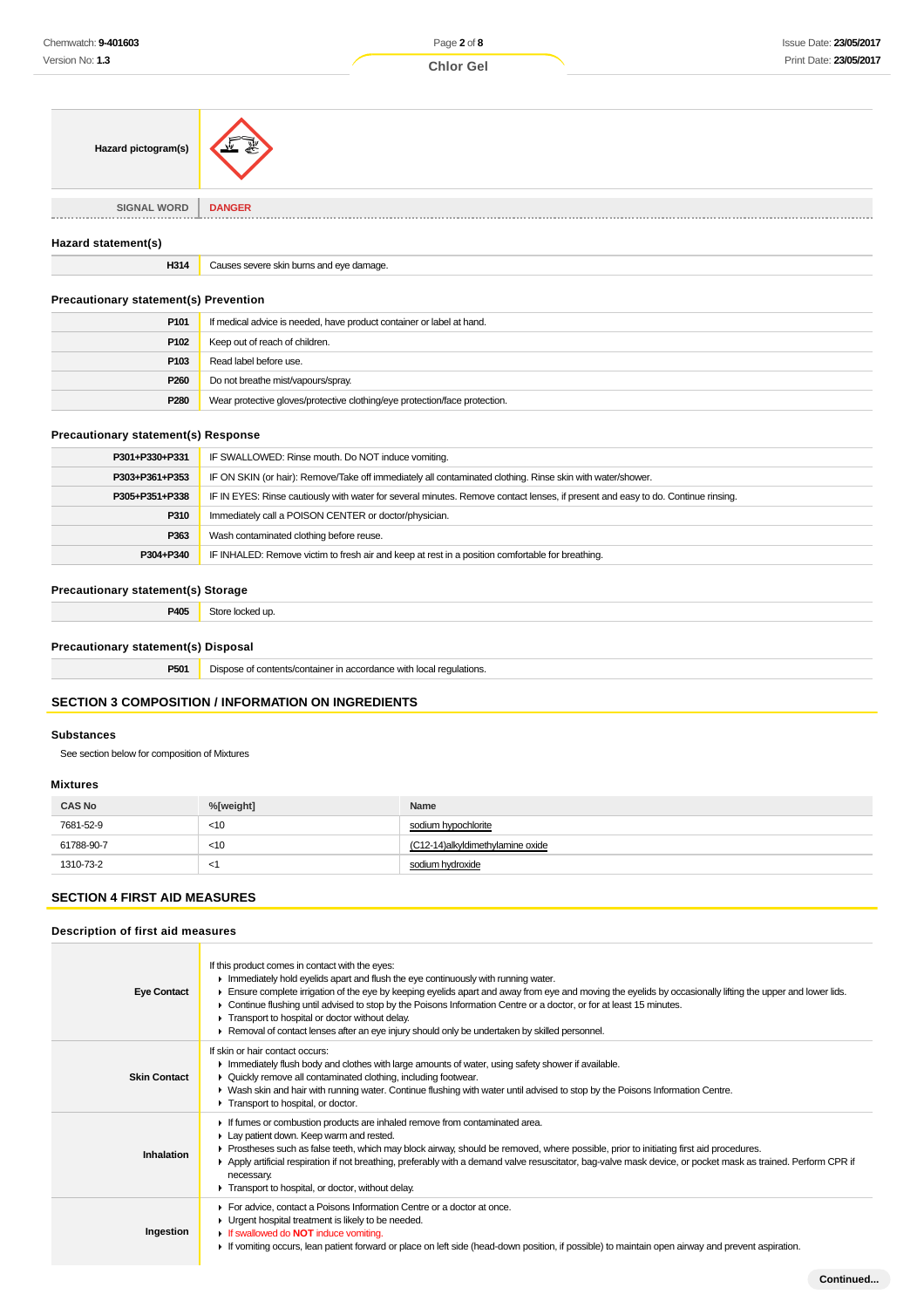| Chemwatch: 9-401603 | Page 3 of 8      | Issue Date: 23/05/2017 |
|---------------------|------------------|------------------------|
| Version No: 1.3     | <b>Chlor Gel</b> | Print Date: 23/05/2017 |
|                     |                  |                        |

 $\blacktriangleright$  Observe the patient carefully.

- Never give liquid to a person showing signs of being sleepy or with reduced awareness; i.e. becoming unconscious.
- Give water to rinse out mouth, then provide liquid slowly and as much as casualty can comfortably drink. **F** Transport to hospital or doctor without delay.

#### **Indication of any immediate medical attention and special treatment needed**

Treat symptomatically.

#### **SECTION 5 FIREFIGHTING MEASURES**

#### **Extinguishing media**

There is no restriction on the type of extinguisher which may be used.

Use extinguishing media suitable for surrounding area.

#### **Special hazards arising from the substrate or mixture**

## **Advice for firefighters**

| <b>Fire Fighting</b>         | Alert Fire Brigade and tell them location and nature of hazard.<br>$\blacktriangleright$ Wear breathing apparatus plus protective gloves in the event of a fire.<br>Prevent, by any means available, spillage from entering drains or water courses.<br>• Use fire fighting procedures suitable for surrounding area.<br>DO NOT approach containers suspected to be hot.<br>• Cool fire exposed containers with water spray from a protected location. |
|------------------------------|--------------------------------------------------------------------------------------------------------------------------------------------------------------------------------------------------------------------------------------------------------------------------------------------------------------------------------------------------------------------------------------------------------------------------------------------------------|
|                              | If safe to do so, remove containers from path of fire.<br>Equipment should be thoroughly decontaminated after use.                                                                                                                                                                                                                                                                                                                                     |
| <b>Fire/Explosion Hazard</b> | $\triangleright$ Non combustible.<br>▶ Not considered a significant fire risk, however containers may burn.<br>May emit poisonous fumes.<br>May emit corrosive fumes.                                                                                                                                                                                                                                                                                  |
| <b>HAZCHEM</b>               | Not Applicable                                                                                                                                                                                                                                                                                                                                                                                                                                         |

# **SECTION 6 ACCIDENTAL RELEASE MEASURES**

#### **Personal precautions, protective equipment and emergency procedures**

See section 8

#### **Environmental precautions**

See section 12

#### **Methods and material for containment and cleaning up**

| <b>Minor Spills</b> | • Clean up all spills immediately.<br>Avoid contact with skin and eyes.<br>• Wear impervious gloves and safety goggles.<br>$\blacktriangleright$ Trowel up/scrape up.<br>• Place spilled material in clean, dry, sealed container.<br>$\blacktriangleright$ Flush spill area with water.                                                                                                                                                                                                                                                                                                                                                                                  |
|---------------------|---------------------------------------------------------------------------------------------------------------------------------------------------------------------------------------------------------------------------------------------------------------------------------------------------------------------------------------------------------------------------------------------------------------------------------------------------------------------------------------------------------------------------------------------------------------------------------------------------------------------------------------------------------------------------|
| <b>Major Spills</b> | Minor hazard.<br>• Clear area of personnel.<br>Alert Fire Brigade and tell them location and nature of hazard.<br>$\triangleright$ Control personal contact with the substance, by using protective equipment as required.<br>▶ Prevent spillage from entering drains or water ways.<br>• Contain spill with sand, earth or vermiculite.<br>• Collect recoverable product into labelled containers for recycling.<br>Absorb remaining product with sand, earth or vermiculite and place in appropriate containers for disposal.<br>• Wash area and prevent runoff into drains or waterways.<br>If contamination of drains or waterways occurs, advise emergency services. |

Personal Protective Equipment advice is contained in Section 8 of the SDS.

# **SECTION 7 HANDLING AND STORAGE**

#### **Precautions for safe handling**

| Safe handling |
|---------------|
|               |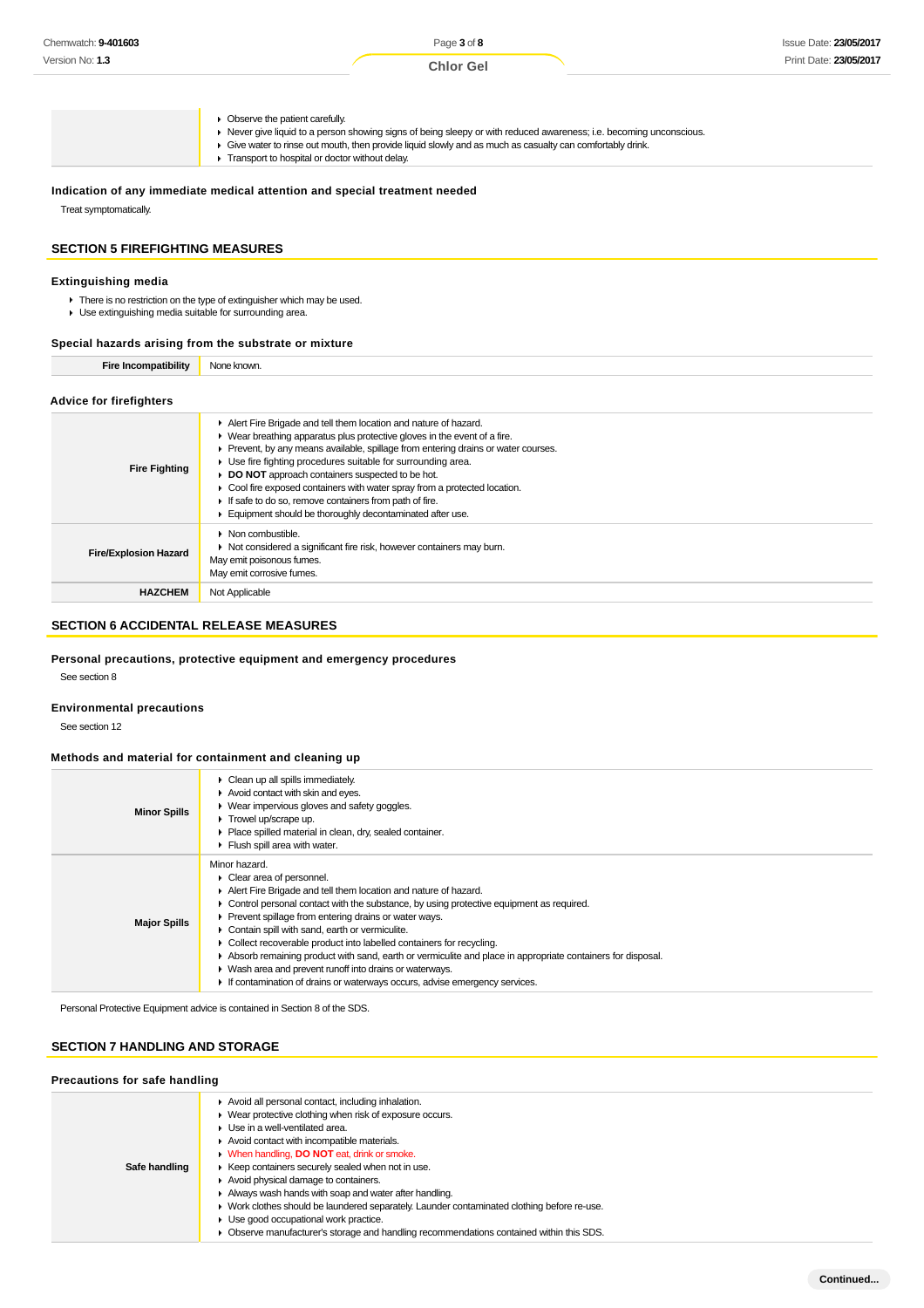| Other information | Store in original containers.<br>Keep containers securely sealed.<br>Store in a cool, dry, well-ventilated area.<br>Store away from incompatible materials and foodstuff containers.<br>▶ Protect containers against physical damage and check regularly for leaks.<br>Observe manufacturer's storage and handling recommendations contained within this SDS. |
|-------------------|---------------------------------------------------------------------------------------------------------------------------------------------------------------------------------------------------------------------------------------------------------------------------------------------------------------------------------------------------------------|
|-------------------|---------------------------------------------------------------------------------------------------------------------------------------------------------------------------------------------------------------------------------------------------------------------------------------------------------------------------------------------------------------|

#### **Conditions for safe storage, including any incompatibilities**

| Suitable container      | Packing as recommended by manufacturer.<br>Check all containers are clearly labelled and free from leaks. |
|-------------------------|-----------------------------------------------------------------------------------------------------------|
| Storage incompatibility | None known                                                                                                |

# **SECTION 8 EXPOSURE CONTROLS / PERSONAL PROTECTION**

#### **Control parameters**

# **OCCUPATIONAL EXPOSURE LIMITS (OEL)**

#### **INGREDIENT DATA**

| Source                       | Ingredient       | <b>Material name</b> | <b>TWA</b>    | <b>STEL</b>   | Peak             | <b>Notes</b>  |
|------------------------------|------------------|----------------------|---------------|---------------|------------------|---------------|
| Australia Exposure Standards | sodium hvdroxide | Sodium hydroxide     | Not Available | Not Available | $2 \text{ mg/m}$ | Not Available |
| <b>EMERGENCY LIMITS</b>      |                  |                      |               |               |                  |               |
| Ingradiant                   | Material name    |                      | TEEL-1        | TEEL-2        |                  | TFFL-3        |

| Sodium hypochlorite pentahydrate<br>290 mg/m3<br>$13 \text{ mg/m}$<br>140 mg/m3<br>sodium hypochlorite<br>Sodium hypochlorite<br>sodium hypochlorite<br>$2 \text{ mg/m}$<br>54 mg/m3<br>630 mg/m3<br>Sodium hydroxide<br>sodium hydroxide<br>Not Available<br>Not Available<br>Not Available<br>Ingredient<br><b>Original IDLH</b><br><b>Revised IDLH</b><br>sodium hypochlorite<br>Not Available<br>Not Available<br>(C12-14)alkyldimethylamine<br>Not Available<br>Not Available<br>oxide<br>$10 \,\mathrm{mq/m}$<br>250 mg/m3<br>sodium hydroxide | Ingredient | <b>Material name</b> | TEEL-1 | TEEL-2 | TEEL-3 |
|------------------------------------------------------------------------------------------------------------------------------------------------------------------------------------------------------------------------------------------------------------------------------------------------------------------------------------------------------------------------------------------------------------------------------------------------------------------------------------------------------------------------------------------------------|------------|----------------------|--------|--------|--------|
|                                                                                                                                                                                                                                                                                                                                                                                                                                                                                                                                                      |            |                      |        |        |        |
|                                                                                                                                                                                                                                                                                                                                                                                                                                                                                                                                                      |            |                      |        |        |        |
|                                                                                                                                                                                                                                                                                                                                                                                                                                                                                                                                                      |            |                      |        |        |        |
|                                                                                                                                                                                                                                                                                                                                                                                                                                                                                                                                                      |            |                      |        |        |        |
|                                                                                                                                                                                                                                                                                                                                                                                                                                                                                                                                                      |            |                      |        |        |        |
|                                                                                                                                                                                                                                                                                                                                                                                                                                                                                                                                                      |            |                      |        |        |        |
|                                                                                                                                                                                                                                                                                                                                                                                                                                                                                                                                                      |            |                      |        |        |        |
|                                                                                                                                                                                                                                                                                                                                                                                                                                                                                                                                                      |            |                      |        |        |        |

# **MATERIAL DATA**

#### for sodium hydroxide:

The TLV-C is recommended based on concentrations that produce noticeable but not excessive, ocular and upper respiratory tract irritation.

#### **Exposure controls**

| Appropriate engineering<br>controls | Engineering controls are used to remove a hazard or place a barrier between the worker and the hazard. Well-designed engineering controls can be highly<br>effective in protecting workers and will typically be independent of worker interactions to provide this high level of protection.<br>The basic types of engineering controls are:<br>Process controls which involve changing the way a job activity or process is done to reduce the risk.<br>Enclosure and/or isolation of emission source which keeps a selected hazard 'physically' away from the worker and ventilation that strategically 'adds' and<br>'removes' air in the work environment. Ventilation can remove or dilute an air contaminant if designed properly. The design of a ventilation system must match<br>the particular process and chemical or contaminant in use.<br>Employers may need to use multiple types of controls to prevent employee overexposure.<br>Local exhaust ventilation usually required. If risk of overexposure exists, wear approved respirator. Correct fit is essential to obtain adequate protection.<br>Supplied-air type respirator may be required in special circumstances. Correct fit is essential to ensure adequate protection.<br>An approved self contained breathing apparatus (SCBA) may be required in some situations.<br>Provide adequate ventilation in warehouse or closed storage area. |
|-------------------------------------|----------------------------------------------------------------------------------------------------------------------------------------------------------------------------------------------------------------------------------------------------------------------------------------------------------------------------------------------------------------------------------------------------------------------------------------------------------------------------------------------------------------------------------------------------------------------------------------------------------------------------------------------------------------------------------------------------------------------------------------------------------------------------------------------------------------------------------------------------------------------------------------------------------------------------------------------------------------------------------------------------------------------------------------------------------------------------------------------------------------------------------------------------------------------------------------------------------------------------------------------------------------------------------------------------------------------------------------------------------------------------------------------------------------------|
| <b>Personal protection</b>          |                                                                                                                                                                                                                                                                                                                                                                                                                                                                                                                                                                                                                                                                                                                                                                                                                                                                                                                                                                                                                                                                                                                                                                                                                                                                                                                                                                                                                      |
| Eye and face protection             | Chemical goggles.<br>• Contact lenses may pose a special hazard; soft contact lenses may absorb and concentrate irritants. A written policy document, describing the wearing of<br>lenses or restrictions on use, should be created for each workplace or task. This should include a review of lens absorption and adsorption for the class of<br>chemicals in use and an account of injury experience. Medical and first-aid personnel should be trained in their removal and suitable equipment should be<br>readily available. In the event of chemical exposure, begin eye irrigation immediately and remove contact lens as soon as practicable. Lens should be removed<br>at the first signs of eye redness or irritation - lens should be removed in a clean environment only after workers have washed hands thoroughly. [CDC NIOSH<br>Current Intelligence Bulletin 59], [AS/NZS 1336 or national equivalent]                                                                                                                                                                                                                                                                                                                                                                                                                                                                                              |
| <b>Skin protection</b>              | See Hand protection below                                                                                                                                                                                                                                                                                                                                                                                                                                                                                                                                                                                                                                                                                                                                                                                                                                                                                                                                                                                                                                                                                                                                                                                                                                                                                                                                                                                            |
| Hands/feet protection               | Elbow length PVC gloves                                                                                                                                                                                                                                                                                                                                                                                                                                                                                                                                                                                                                                                                                                                                                                                                                                                                                                                                                                                                                                                                                                                                                                                                                                                                                                                                                                                              |
| <b>Body protection</b>              | See Other protection below                                                                                                                                                                                                                                                                                                                                                                                                                                                                                                                                                                                                                                                                                                                                                                                                                                                                                                                                                                                                                                                                                                                                                                                                                                                                                                                                                                                           |
| Other protection                    | ▶ Barrier cream.<br>Skin cleansing cream.<br>$\blacktriangleright$ Eye wash unit.                                                                                                                                                                                                                                                                                                                                                                                                                                                                                                                                                                                                                                                                                                                                                                                                                                                                                                                                                                                                                                                                                                                                                                                                                                                                                                                                    |
| <b>Thermal hazards</b>              | Not Available                                                                                                                                                                                                                                                                                                                                                                                                                                                                                                                                                                                                                                                                                                                                                                                                                                                                                                                                                                                                                                                                                                                                                                                                                                                                                                                                                                                                        |
|                                     |                                                                                                                                                                                                                                                                                                                                                                                                                                                                                                                                                                                                                                                                                                                                                                                                                                                                                                                                                                                                                                                                                                                                                                                                                                                                                                                                                                                                                      |

# **SECTION 9 PHYSICAL AND CHEMICAL PROPERTIES**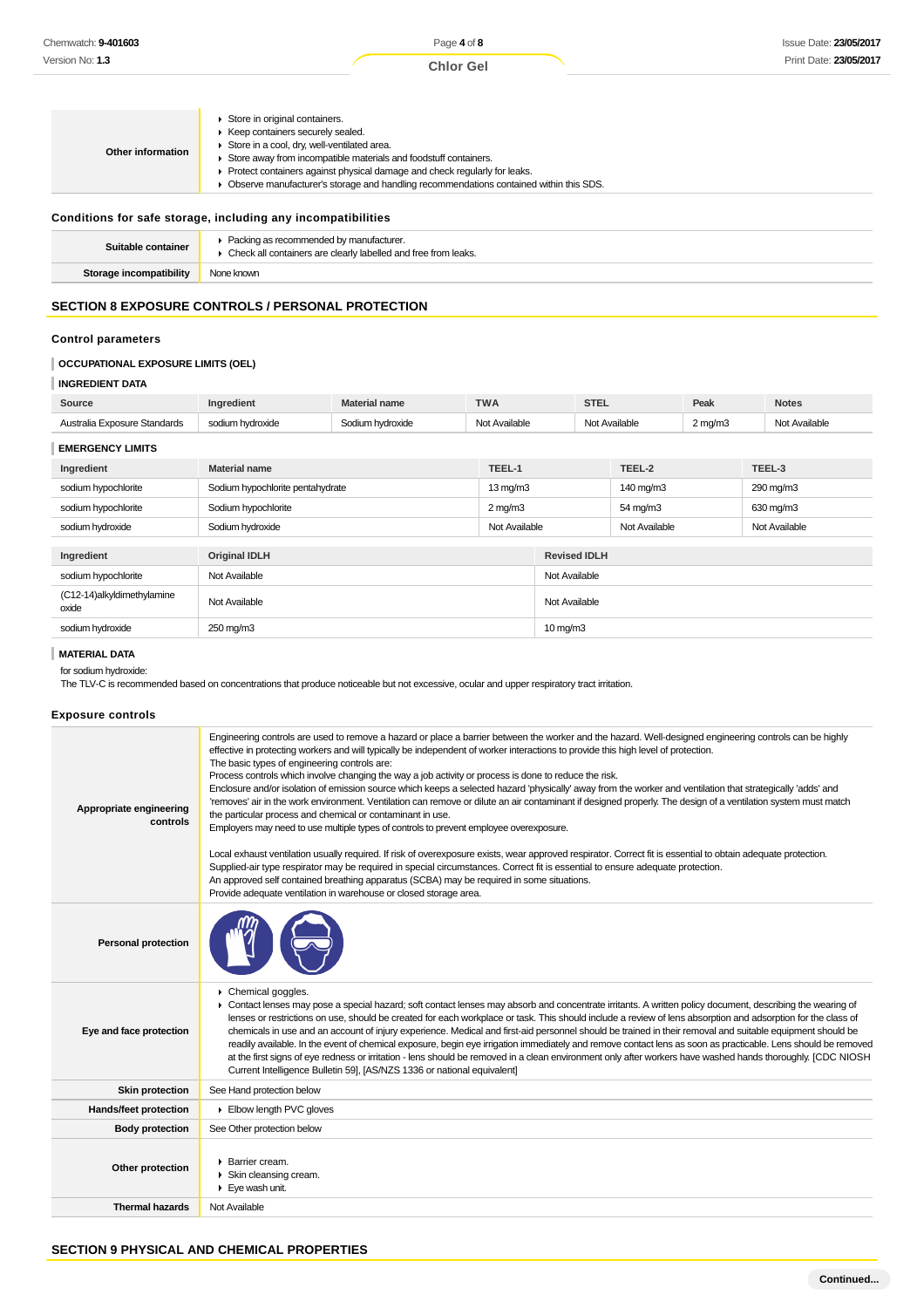# **Information on basic physical and chemical properties**

| Appearance                                      | Light Yellow, Clear Liguid |                                                   |               |
|-------------------------------------------------|----------------------------|---------------------------------------------------|---------------|
|                                                 |                            |                                                   |               |
| <b>Physical state</b>                           | Gel                        | Relative density (Water = 1)                      | $1.04 - 1.06$ |
| Odour                                           | Chlorine / Bleach          | <b>Partition coefficient</b><br>n-octanol / water | Not Available |
| Odour threshold                                 | Not Available              | Auto-ignition temperature<br>$(^{\circ}C)$        | Not Available |
| pH (as supplied)                                | $12 - 13$                  | Decomposition<br>temperature                      | Not Available |
| Melting point / freezing<br>point (°C)          | Not Available              | Viscosity (cSt)                                   | Not Available |
| Initial boiling point and<br>boiling range (°C) | Not Available              | Molecular weight (g/mol)                          | Not Available |
| Flash point (°C)                                | Not Available              | <b>Taste</b>                                      | Not Available |
| <b>Evaporation rate</b>                         | Not Available              | <b>Explosive properties</b>                       | Not Available |
| Flammability                                    | Non Flammable              | <b>Oxidising properties</b>                       | Not Available |
| Upper Explosive Limit (%)                       | Not Available              | Surface Tension (dyn/cm or<br>$mN/m$ )            | Not Available |
| Lower Explosive Limit (%)                       | Not Available              | <b>Volatile Component (%vol)</b>                  | Not Available |
| Vapour pressure (kPa)                           | Not Available              | Gas group                                         | Not Available |
| Solubility in water (g/L)                       | Miscible                   | pH as a solution (1%)                             | Not Available |
| Vapour density ( $Air = 1$ )                    | Not Available              | VOC g/L                                           | Not Available |

# **SECTION 10 STABILITY AND REACTIVITY**

| Reactivity                                 | See section 7                                                             |
|--------------------------------------------|---------------------------------------------------------------------------|
| <b>Chemical stability</b>                  | Product is considered stable and hazardous polymerisation will not occur. |
| Possibility of hazardous<br>reactions      | See section 7                                                             |
| <b>Conditions to avoid</b>                 | See section 7                                                             |
| Incompatible materials                     | See section 7                                                             |
| <b>Hazardous decomposition</b><br>products | See section 5                                                             |

# **SECTION 11 TOXICOLOGICAL INFORMATION**

# **Information on toxicological effects**

| Inhaled                             | Evidence shows, or practical experience predicts, that the material produces irritation of the respiratory system, in a substantial number of individuals, following<br>inhalation. In contrast to most organs, the lung is able to respond to a chemical insult by first removing or neutralising the irritant and then repairing the<br>damage. The repair process, which initially evolved to protect mammalian lungs from foreign matter and antigens, may however, produce further lung damage<br>resulting in the impairment of gas exchange, the primary function of the lungs. Respiratory tract irritation often results in an inflammatory response involving<br>the recruitment and activation of many cell types, mainly derived from the vascular system.                                                                                 |                                    |                   |  |
|-------------------------------------|--------------------------------------------------------------------------------------------------------------------------------------------------------------------------------------------------------------------------------------------------------------------------------------------------------------------------------------------------------------------------------------------------------------------------------------------------------------------------------------------------------------------------------------------------------------------------------------------------------------------------------------------------------------------------------------------------------------------------------------------------------------------------------------------------------------------------------------------------------|------------------------------------|-------------------|--|
| Ingestion                           | The material can produce severe chemical burns within the oral cavity and gastrointestinal tract following ingestion.<br>The material has NOT been classified by EC Directives or other classification systems as 'harmful by ingestion'. This is because of the lack of corroborating<br>animal or human evidence. The material may still be damaging to the health of the individual, following ingestion, especially where pre-existing organ (e.g liver,<br>kidney) damage is evident. Present definitions of harmful or toxic substances are generally based on doses producing mortality rather than those producing<br>morbidity (disease, ill-health). Gastrointestinal tract discomfort may produce nausea and vomiting. In an occupational setting however, ingestion of insignificant<br>quantities is not thought to be cause for concern. |                                    |                   |  |
| <b>Skin Contact</b>                 | The material can produce severe chemical burns following direct contact with the skin.<br>Skin contact is not thought to have harmful health effects (as classified under EC Directives); the material may still produce health damage following entry<br>through wounds, lesions or abrasions.<br>Open cuts, abraded or irritated skin should not be exposed to this material<br>Entry into the blood-stream through, for example, cuts, abrasions, puncture wounds or lesions, may produce systemic injury with harmful effects. Examine the<br>skin prior to the use of the material and ensure that any external damage is suitably protected.                                                                                                                                                                                                     |                                    |                   |  |
| Eye                                 | The material can produce severe chemical burns to the eye following direct contact. Vapours or mists may be extremely irritating.<br>When applied to the eye(s) of animals, the material produces severe ocular lesions which are present twenty-four hours or more after instillation.                                                                                                                                                                                                                                                                                                                                                                                                                                                                                                                                                                |                                    |                   |  |
| <b>Chronic</b>                      | Repeated or prolonged exposure to corrosives may result in the erosion of teeth, inflammatory and ulcerative changes in the mouth and necrosis (rarely) of the<br>jaw. Bronchial irritation, with cough, and frequent attacks of bronchial pneumonia may ensue. Gastrointestinal disturbances may also occur. Chronic exposures<br>may result in dermatitis and/or conjunctivitis.                                                                                                                                                                                                                                                                                                                                                                                                                                                                     |                                    |                   |  |
|                                     |                                                                                                                                                                                                                                                                                                                                                                                                                                                                                                                                                                                                                                                                                                                                                                                                                                                        |                                    |                   |  |
|                                     | <b>TOXICITY</b>                                                                                                                                                                                                                                                                                                                                                                                                                                                                                                                                                                                                                                                                                                                                                                                                                                        | <b>IRRITATION</b>                  |                   |  |
|                                     | Oral (rat) LD50: >237 mg/kg <sup>[1]</sup>                                                                                                                                                                                                                                                                                                                                                                                                                                                                                                                                                                                                                                                                                                                                                                                                             | Eye (rabbit): 10 mg - moderate     |                   |  |
| sodium hypochlorite                 |                                                                                                                                                                                                                                                                                                                                                                                                                                                                                                                                                                                                                                                                                                                                                                                                                                                        | Eye (rabbit): 100 mg - moderate    |                   |  |
|                                     |                                                                                                                                                                                                                                                                                                                                                                                                                                                                                                                                                                                                                                                                                                                                                                                                                                                        | Skin (rabbit): 500 mg/24h-moderate |                   |  |
|                                     |                                                                                                                                                                                                                                                                                                                                                                                                                                                                                                                                                                                                                                                                                                                                                                                                                                                        |                                    |                   |  |
| (C12-14)alkyldimethylamine<br>oxide | <b>TOXICITY</b>                                                                                                                                                                                                                                                                                                                                                                                                                                                                                                                                                                                                                                                                                                                                                                                                                                        |                                    | <b>IRRITATION</b> |  |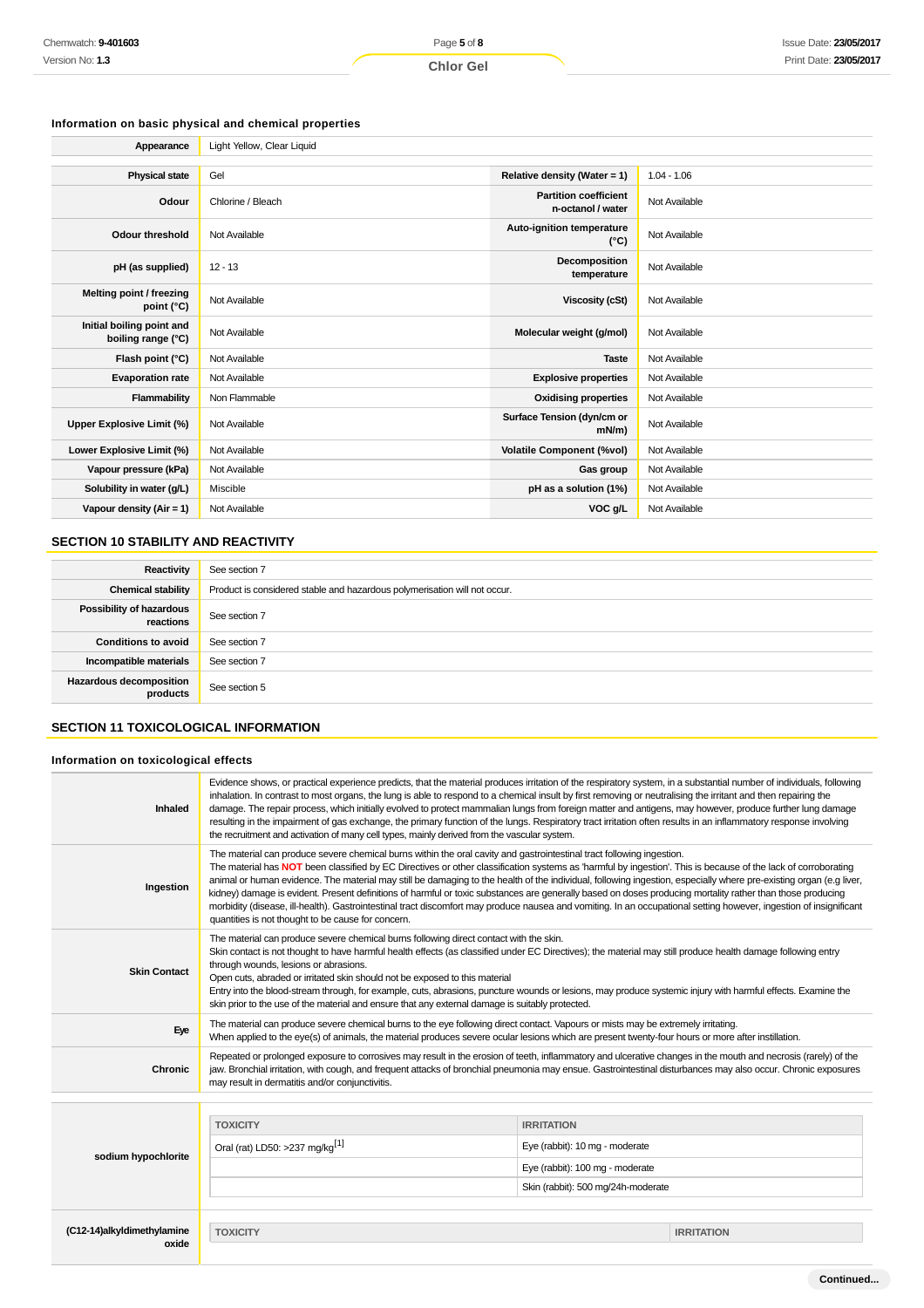|                  | dermal (rat) LD50: >2000 mg/kg <sup>[1]</sup>                          |                                                                                                                                                       | Not Available |
|------------------|------------------------------------------------------------------------|-------------------------------------------------------------------------------------------------------------------------------------------------------|---------------|
|                  | <b>TOXICITY</b><br>Not Available                                       | <b>IRRITATION</b><br>Eye (rabbit): 0.05 mg/24h SEVERE                                                                                                 |               |
| sodium hydroxide |                                                                        | Eye (rabbit):1 mg/24h SEVERE<br>Eye (rabbit):1 mg/30s rinsed-SEVERE                                                                                   |               |
|                  |                                                                        | Skin (rabbit): 500 mg/24h SEVERE                                                                                                                      |               |
| Legend:          |                                                                        | 1. Value obtained from Europe ECHA Registered Substances - Acute toxicity 2.* Value obtained from manufacturer's SDS. Unless otherwise specified data |               |
|                  | extracted from RTECS - Register of Toxic Effect of chemical Substances |                                                                                                                                                       |               |

| <b>Acute Toxicity</b>                       | <b>x</b>              | Carcinogenicity                 | O                                                                                        |
|---------------------------------------------|-----------------------|---------------------------------|------------------------------------------------------------------------------------------|
| <b>Skin Irritation/Corrosion</b>            | $\checkmark$          | Reproductivity                  | $\circ$                                                                                  |
| <b>Serious Eye</b><br>Damage/Irritation     | $\tilde{\phantom{a}}$ | <b>STOT - Single Exposure</b>   | $\circ$                                                                                  |
| <b>Respiratory or Skin</b><br>sensitisation | $\circledcirc$        | <b>STOT - Repeated Exposure</b> | $\circ$                                                                                  |
| <b>Mutagenicity</b>                         | ∾                     | <b>Aspiration Hazard</b>        | $\circ$                                                                                  |
|                                             |                       | Legend:                         | $\blacktriangleright$ - Data available but does not fill the criteria for classification |

 $\blacktriangleright$  – Data available to make classification

 $\bigcirc$  – Data Not Available to make classification

# **SECTION 12 ECOLOGICAL INFORMATION**

| <b>ENDPOINT</b>                                                                                 | <b>TEST DURATION (HR)</b> |                                                   | <b>SPECIES</b>                                                                                               |                                                                                                               |                                                                                | <b>SOURCE</b>                                                                         |
|-------------------------------------------------------------------------------------------------|---------------------------|---------------------------------------------------|--------------------------------------------------------------------------------------------------------------|---------------------------------------------------------------------------------------------------------------|--------------------------------------------------------------------------------|---------------------------------------------------------------------------------------|
| Not Applicable                                                                                  | Not Applicable            |                                                   | Not Applicable                                                                                               |                                                                                                               |                                                                                | Not Applicable                                                                        |
| <b>ENDPOINT</b>                                                                                 | <b>TEST DURATION (HR)</b> |                                                   |                                                                                                              |                                                                                                               | VALUE                                                                          | <b>SOURCE</b>                                                                         |
| <b>LC50</b>                                                                                     | 96                        | Fish                                              |                                                                                                              |                                                                                                               | $0.032$ mg/L                                                                   | $\overline{4}$                                                                        |
| <b>EC50</b>                                                                                     | 48                        |                                                   |                                                                                                              |                                                                                                               | $0.026$ mg/L                                                                   | $\overline{2}$                                                                        |
| <b>EC50</b>                                                                                     | 72                        |                                                   |                                                                                                              |                                                                                                               | 0.0183mg/L                                                                     | $\overline{2}$                                                                        |
| <b>EC50</b>                                                                                     | 0.08                      |                                                   |                                                                                                              |                                                                                                               | $0.002$ mg/L                                                                   | 4                                                                                     |
| <b>NOEC</b>                                                                                     | 72                        |                                                   |                                                                                                              |                                                                                                               | 0.0054mg/L                                                                     | $\overline{2}$                                                                        |
| <b>EC50</b><br>(C12-14)alkyldimethylamine<br><b>EC50</b><br>oxide<br><b>EC50</b><br><b>NOEC</b> |                           |                                                   | Crustacea<br>Algae or other aquatic plants<br>Algae or other aquatic plants<br>Algae or other aquatic plants |                                                                                                               | 14mg/L<br>$0.076$ mg/L<br>$0.085$ mg/L<br>$0.01$ mg/L                          | <b>SOURCE</b><br>$\overline{2}$<br>$\overline{2}$<br>$\overline{2}$<br>$\overline{2}$ |
| <b>ENDPOINT</b>                                                                                 | <b>TEST DURATION (HR)</b> |                                                   |                                                                                                              |                                                                                                               |                                                                                | <b>SOURCE</b>                                                                         |
| <b>LC50</b>                                                                                     | 96                        | Fish                                              |                                                                                                              |                                                                                                               | 4.16158mg/L                                                                    |                                                                                       |
| <b>EC50</b>                                                                                     | 96                        |                                                   |                                                                                                              |                                                                                                               | 1034.10043mg/L                                                                 |                                                                                       |
| <b>EC50</b>                                                                                     | 384                       |                                                   | Crustacea                                                                                                    |                                                                                                               | 27901.643mg/L                                                                  |                                                                                       |
| <b>NOEC</b>                                                                                     | 96                        | Fish                                              |                                                                                                              |                                                                                                               | 56mg/L                                                                         |                                                                                       |
|                                                                                                 | <b>ENDPOINT</b>           | <b>TEST DURATION (HR)</b><br>48<br>72<br>72<br>72 |                                                                                                              | <b>SPECIES</b><br>Crustacea<br>Crustacea<br><b>SPECIES</b><br><b>SPECIES</b><br>Algae or other aquatic plants | <b>VALUE</b><br>Algae or other aquatic plants<br>Algae or other aquatic plants | Not Applicable<br><b>VALUE</b><br>VALUE                                               |

**DO NOT** discharge into sewer or waterways.

# **Persistence and degradability**

| Ingredient                          | Persistence: Water/Soil | Persistence: Air |
|-------------------------------------|-------------------------|------------------|
| (C12-14)alkyldimethylamine<br>oxide | LOW                     | LOW              |
| sodium hydroxide                    | LOW                     | <b>LOW</b>       |

## **Bioaccumulative potential**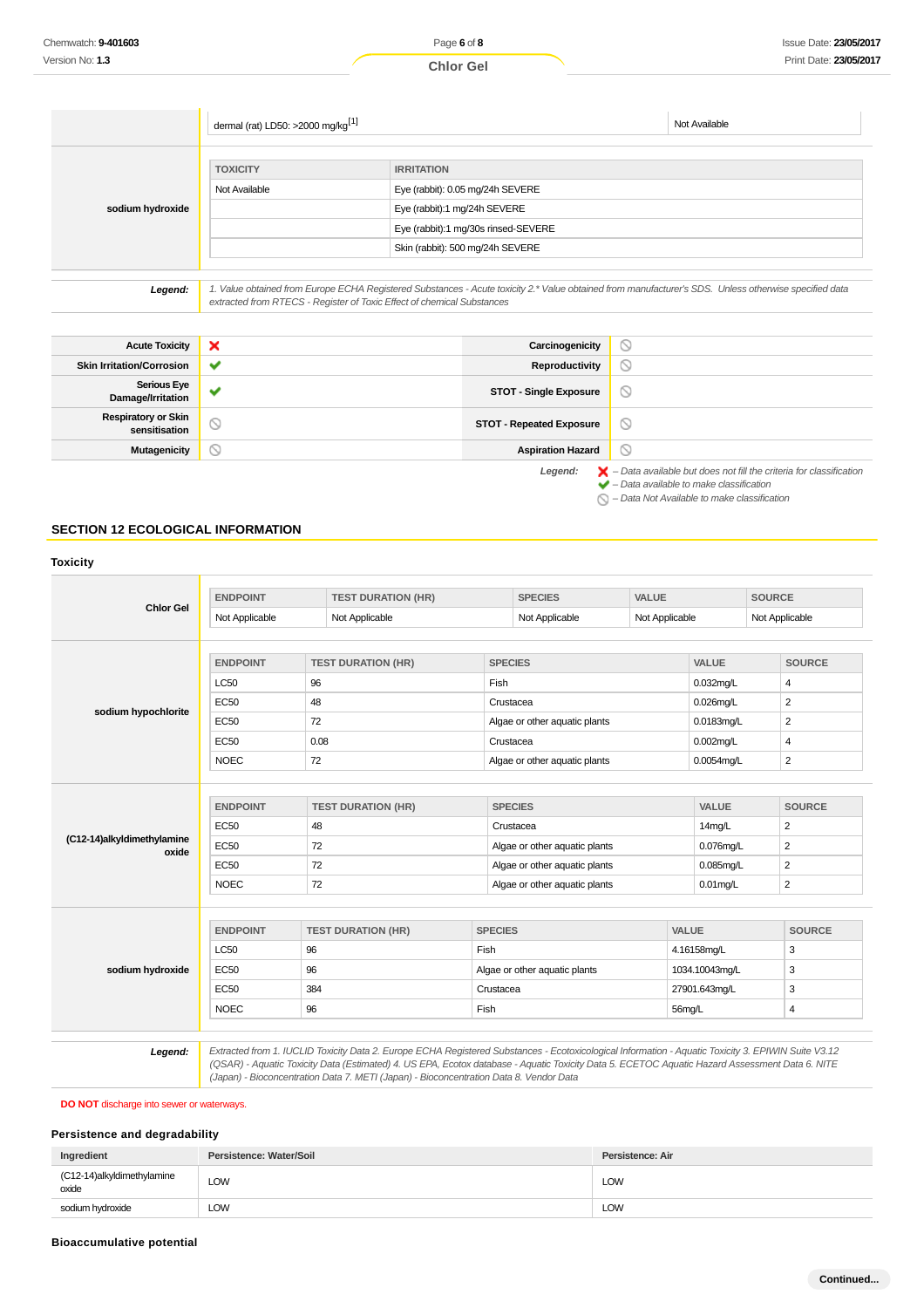| Ingredient                             | <b>Bioaccumulation</b>    |
|----------------------------------------|---------------------------|
| (C12-14)alkyldimethylamine<br>$o$ xide | $HIGH (LogKOW = 4.673)$   |
| sodium hydroxide                       | LOW (LogKOW = $-3.8796$ ) |
| Mobility in soil                       |                           |

| ___                                 |                       |
|-------------------------------------|-----------------------|
| Ingredient                          | <b>Mobility</b>       |
| (C12-14)alkyldimethylamine<br>oxide | LOW ( $KOC = 18660$ ) |
| sodium hydroxide                    | LOW ( $KOC = 14.3$ )  |

# **SECTION 13 DISPOSAL CONSIDERATIONS**

| ► Recycle wherever possible or consult manufacturer for recycling options.<br>Consult State Land Waste Management Authority for disposal.<br><b>Product / Packaging</b><br>disposal<br>▶ Bury residue in an authorised landfill.<br>Recycle containers if possible, or dispose of in an authorised landfill. |  |
|--------------------------------------------------------------------------------------------------------------------------------------------------------------------------------------------------------------------------------------------------------------------------------------------------------------|--|

#### **SECTION 14 TRANSPORT INFORMATION**

# **Labels Required Marine Pollutant** NO **HAZCHEM** Not Applicable

# **Land transport (ADG): NOT REGULATED FOR TRANSPORT OF DANGEROUS GOODS**

**Air transport (ICAO-IATA / DGR): NOT REGULATED FOR TRANSPORT OF DANGEROUS GOODS**

#### **Sea transport (IMDG-Code / GGVSee): NOT REGULATED FOR TRANSPORT OF DANGEROUS GOODS**

**Transport in bulk according to Annex II of MARPOL and the IBC code**

Not Applicable

## **SECTION 15 REGULATORY INFORMATION**

# **Safety, health and environmental regulations / legislation specific for the substance or mixture**

| SODIUM HYPOCHLORITE(7681-52-9) IS FOUND ON THE FOLLOWING REGULATORY LISTS |                                                                                    |
|---------------------------------------------------------------------------|------------------------------------------------------------------------------------|
| Australia Hazardous Substances Information System - Consolidated Lists    | International Agency for Research on Cancer (IARC) - Agents Classified by the IARC |
| Australia Inventory of Chemical Substances (AICS)                         | Monographs                                                                         |

**(C12-14)ALKYLDIMETHYLAMINE OXIDE(61788-90-7) IS FOUND ON THE FOLLOWING REGULATORY LISTS**

Australia Inventory of Chemical Substances (AICS)

#### **SODIUM HYDROXIDE(1310-73-2) IS FOUND ON THE FOLLOWING REGULATORY LISTS**

Australia Exposure Standards

Australia Hazardous Substances Information System - Consolidated Lists

| <b>National Inventory</b>               | <b>Status</b>                                                                                                                                                                              |
|-----------------------------------------|--------------------------------------------------------------------------------------------------------------------------------------------------------------------------------------------|
| Australia - AICS                        | Υ                                                                                                                                                                                          |
| Canada - DSL                            | Y                                                                                                                                                                                          |
| Canada - NDSL                           | N (sodium hypochlorite; (C12-14)alkyldimethylamine oxide; sodium hydroxide)                                                                                                                |
| China - IECSC                           | Y                                                                                                                                                                                          |
| Europe - EINEC / ELINCS /<br><b>NLP</b> | Y                                                                                                                                                                                          |
| Japan - ENCS                            | N ((C12-14)alkyldimethylamine oxide)                                                                                                                                                       |
| Korea - KECI                            | Y                                                                                                                                                                                          |
| New Zealand - NZIoC                     | Y                                                                                                                                                                                          |
| Philippines - PICCS                     | Y                                                                                                                                                                                          |
| USA - TSCA                              | Y                                                                                                                                                                                          |
| Legend:                                 | $Y = All$ ingredients are on the inventory<br>N = Not determined or one or more ingredients are not on the inventory and are not exempt from listing(see specific ingredients in brackets) |

Australia Inventory of Chemical Substances (AICS)

#### **SECTION 16 OTHER INFORMATION**

**Other information**